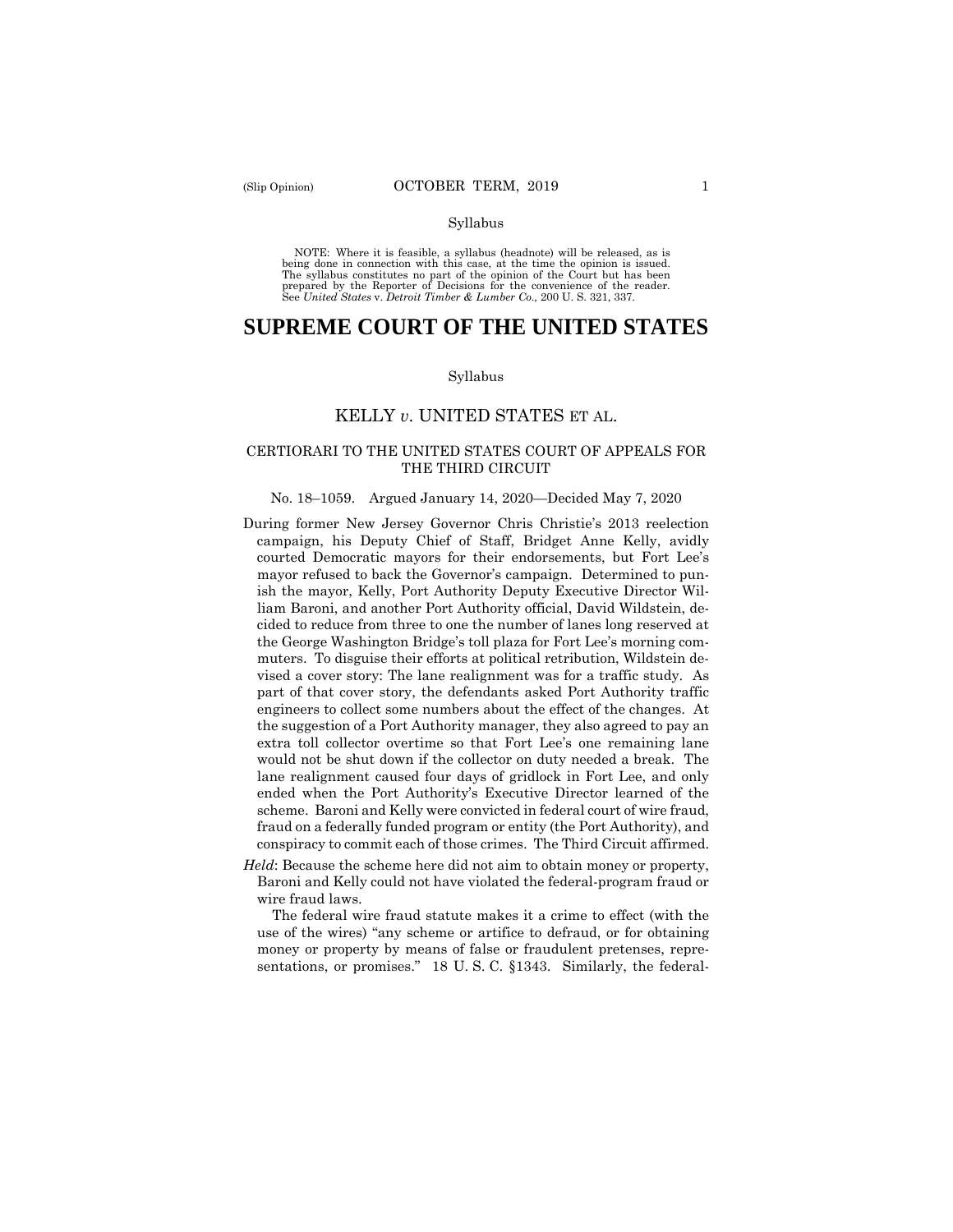#### Syllabus

 disclosure and good government for local and state officials." *McNally*  program fraud statute bars "obtain[ing] by fraud" the "property" (including money) of a federally funded program or entity. §666(a)(1)(A). These statutes are "limited in scope to the protection of property rights," and do not authorize federal prosecutors to "set[ ] standards of v. *United States,* 483 U. S. 350, 360. So under either provision, the Government had to show not only that Baroni and Kelly engaged in deception, but that an object of their fraud was money or property. *Cleveland* v. *United States,* 531 U. S. 12, 26.

The Government argues that the scheme had the object of obtaining the Port Authority's money or property in two ways. First, the Government claims that Baroni and Kelly sought to commandeer part of the Bridge itself by taking control of its physical lanes. Second, the Government asserts that the defendants aimed to deprive the Port Authority of the costs of compensating the traffic engineers and back-up toll collectors. For different reasons, neither of these theories can sustain the verdicts.

Baroni's and Kelly's realignment of the access lanes was an exercise of regulatory power—a reallocation of the lanes between different groups of drivers. This Court has already held that a scheme to alter such a regulatory choice is not one to take the government's property. *Id.,* at 23. And while a government's right to its employees' time and labor is a property interest, the prosecution must also show that it is an "object of the fraud." *Pasquantino* v. *United States,* 544 U. S. 349, 355. Here, the time and labor of the Port Authority employees were just the implementation costs of the defendants' scheme to reallocate the Bridge's lanes—an incidental (even if foreseen) byproduct of their regulatory object. Neither defendant sought to obtain the services that the employees provided. Pp. 6–13.

909 F. 3d 550, reversed and remanded.

KAGAN, J., delivered the opinion for a unanimous Court.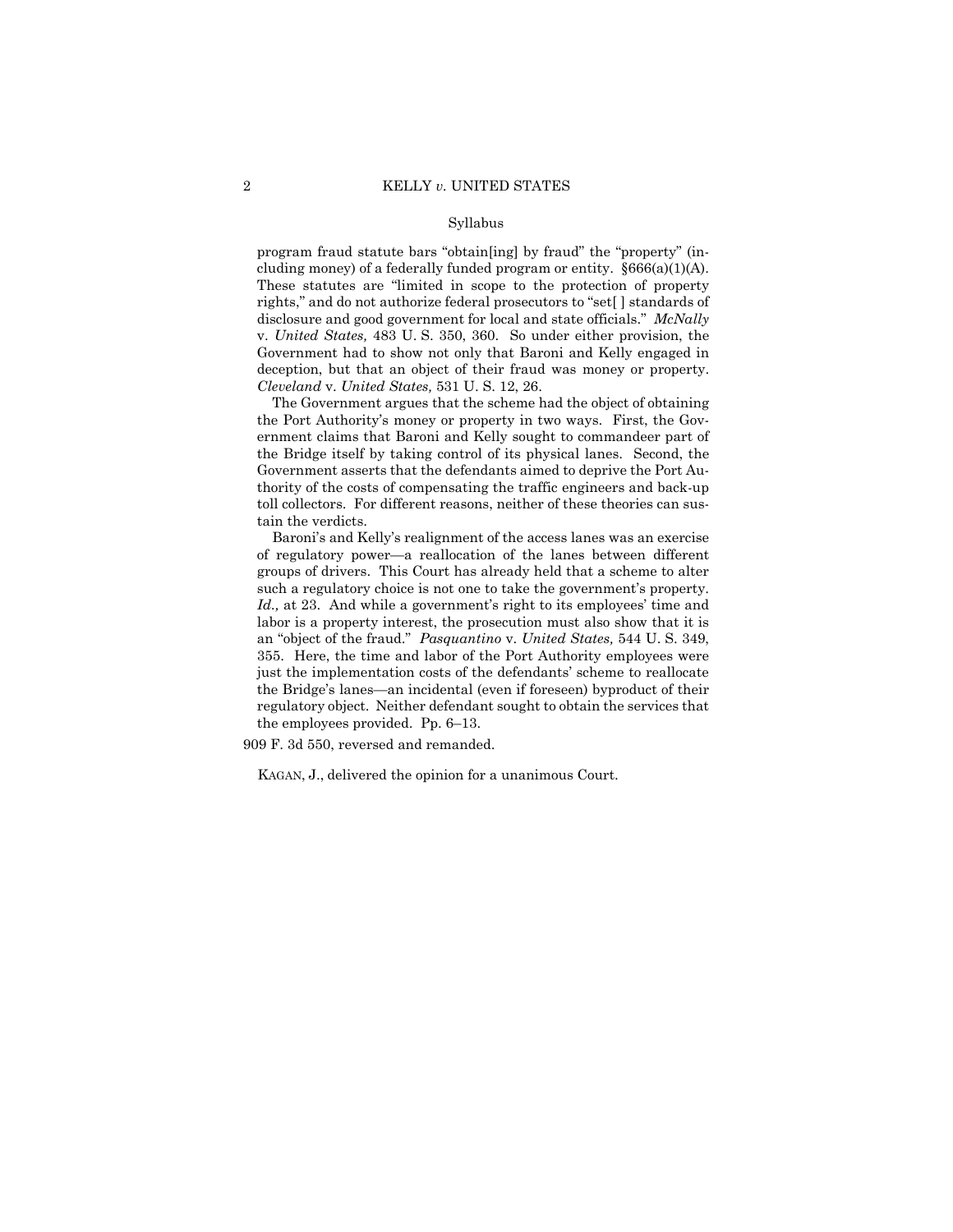NOTICE: This opinion is subject to formal revision before publication in the preliminary print of the United States Reports. Readers are requested to notify the Reporter of Decisions, Supreme Court of the United States, Wash-ington, D. C. 20543, of any typographical or other formal errors, in order that corrections may be made before the preliminary print goes to press.

# $\frac{1}{2}$  ,  $\frac{1}{2}$  ,  $\frac{1}{2}$  ,  $\frac{1}{2}$  ,  $\frac{1}{2}$  ,  $\frac{1}{2}$  ,  $\frac{1}{2}$ **SUPREME COURT OF THE UNITED STATES**

#### $\frac{1}{2}$  ,  $\frac{1}{2}$  ,  $\frac{1}{2}$  ,  $\frac{1}{2}$  ,  $\frac{1}{2}$  ,  $\frac{1}{2}$ No. 18–1059

# BRIDGET ANNE KELLY, PETITIONER *v.*  UNITED STATES

# ON WRIT OF CERTIORARI TO THE UNITED STATES COURT OF APPEALS FOR THE THIRD CIRCUIT

#### [May 7, 2020]

# JUSTICE KAGAN delivered the opinion of the Court.

 ing the number of dedicated lanes to conduct a traffic study. For four days in September 2013, traffic ground to a halt in Fort Lee, New Jersey. The cause was an unannounced realignment of 12 toll lanes leading to the George Washington Bridge, an entryway into Manhattan administered by the Port Authority of New York and New Jersey. For decades, three of those access lanes had been reserved during morning rush hour for commuters coming from the streets of Fort Lee. But on these four days—with predictable consequences—only a single lane was set aside. The public officials who ordered that change claimed they were reduc-In fact, they did so for a political reason—to punish the mayor of Fort Lee for refusing to support the New Jersey Governor's reelection bid.

Exposure of their behavior led to the criminal convictions we review here. The Government charged the responsible officials under the federal statutes prohibiting wire fraud and fraud on a federally funded program or entity. See 18 U. S. C. §§1343, 666(a)(1)(A). Both those laws target fraudulent schemes for obtaining property. See §1343 (barring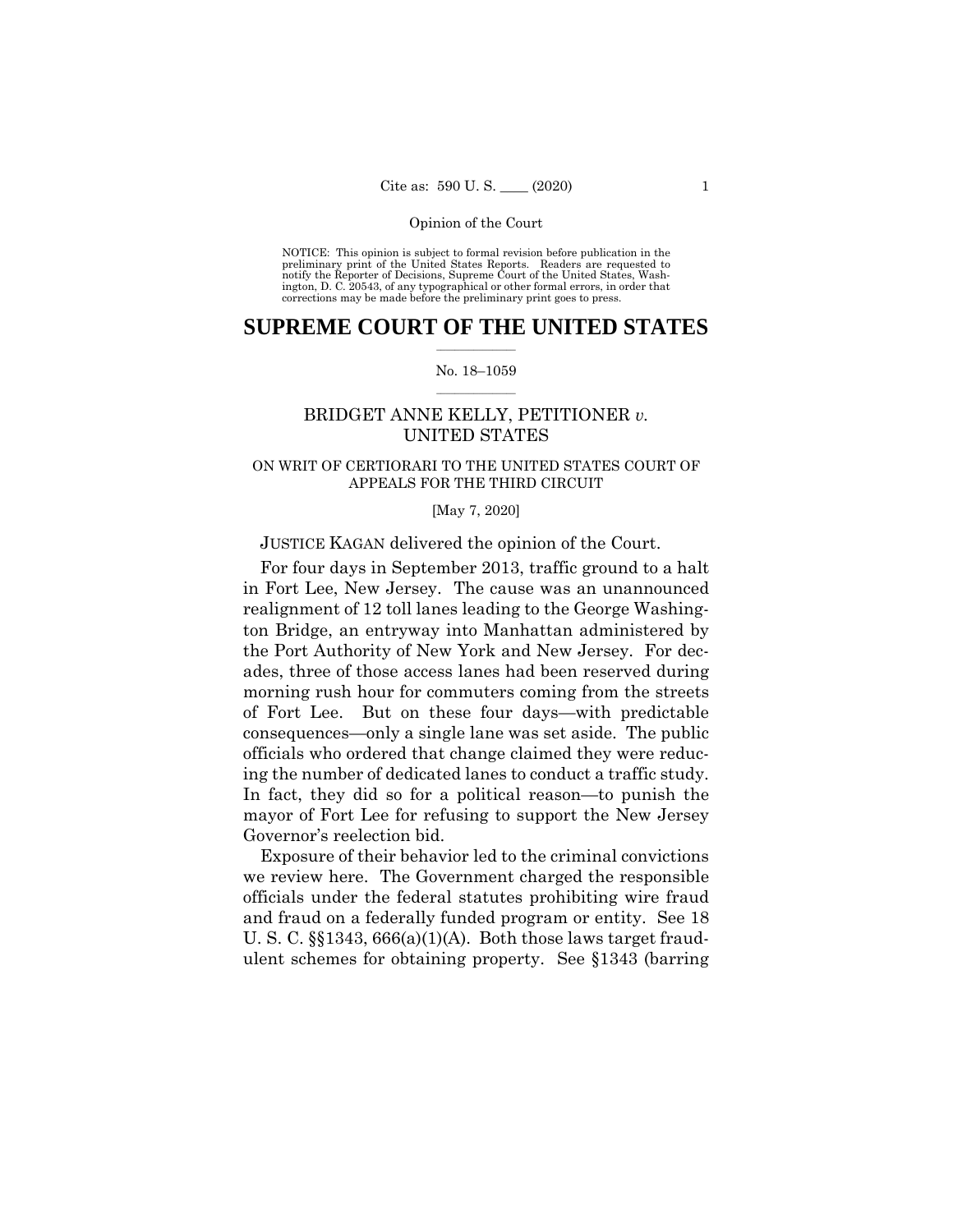fraudulent schemes "for obtaining money or property");  $§666(a)(1)(A)$  (making it a crime to "obtain[] by fraud ... property"). The jury convicted the defendants, and the lower courts upheld the verdicts.

The question presented is whether the defendants committed property fraud. The evidence the jury heard no doubt shows wrongdoing—deception, corruption, abuse of power. But the federal fraud statutes at issue do not criminalize all such conduct. Under settled precedent, the officials could violate those laws only if an object of their dishonesty was to obtain the Port Authority's money or property. The Government contends it was, because the officials sought both to "commandeer" the Bridge's access lanes and to divert the wage labor of the Port Authority employees used in that effort. Tr. of Oral Arg. 58. We disagree. The realignment of the toll lanes was an exercise of regulatory power—something this Court has already held fails to meet the statutes' property requirement. And the employees' labor was just the incidental cost of that regulation, rather than itself an object of the officials' scheme. We therefore reverse the convictions.

# I

The setting of this case is the George Washington Bridge. Running between Fort Lee and Manhattan, it is the busiest motor-vehicle bridge in the world. Twelve lanes with tollbooths feed onto the Bridge's upper level from the Fort Lee side. Decades ago, the then-Governor of New Jersey committed to a set allocation of those lanes for the morning commute. And (save for the four days soon described) his plan has lasted to this day. Under the arrangement, nine of the lanes carry traffic coming from nearby highways. The three remaining lanes, designated by a long line of traffic cones laid down each morning, serve only cars coming from Fort Lee.

The case's cast of characters are public officials who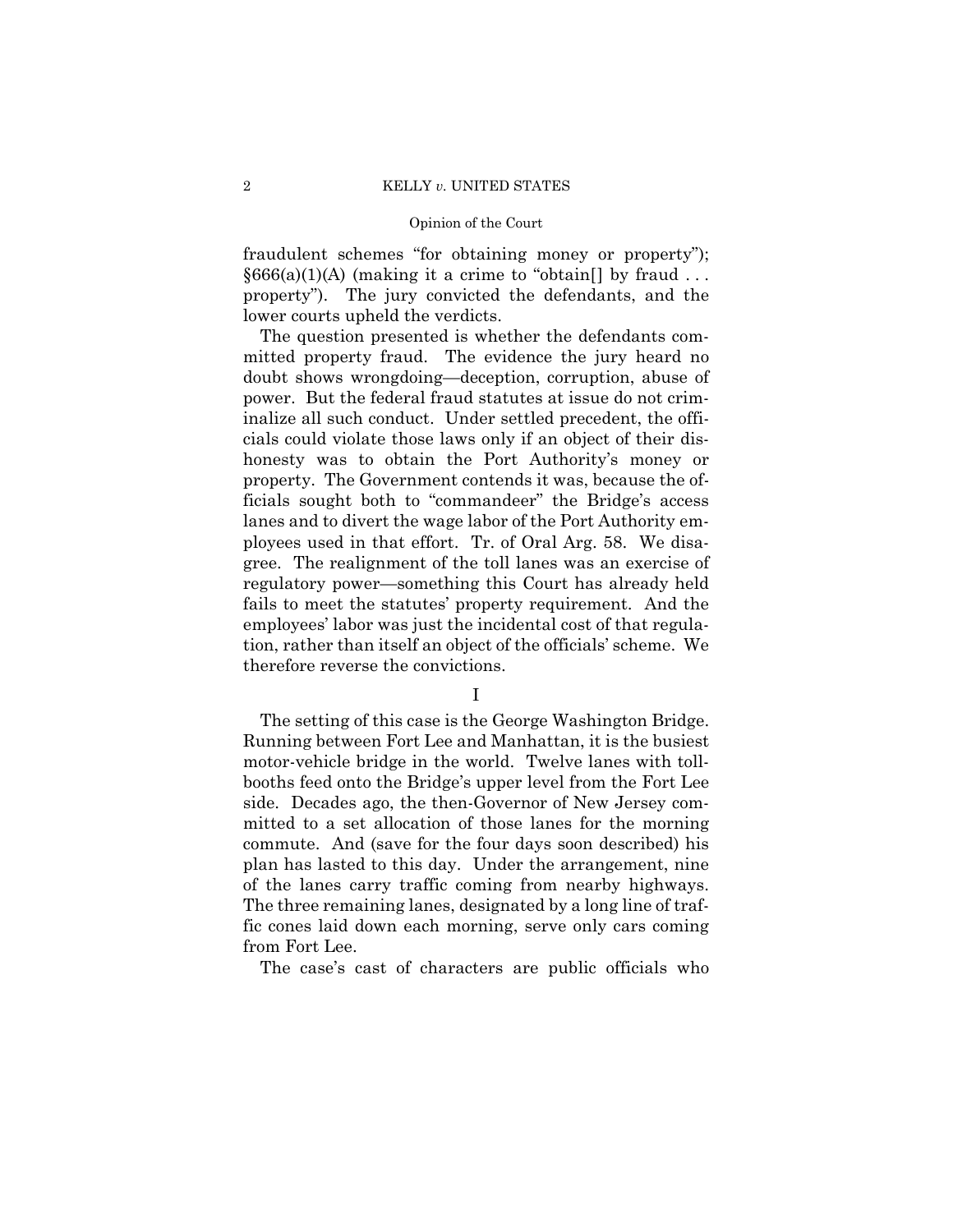worked at or with the Port Authority and had political ties to New Jersey's then-Governor Chris Christie. The Port Authority is a bi-state agency that manages bridges, tunnels, airports, and other transportation facilities in New York and New Jersey. At the time relevant here, William Baroni was its Deputy Executive Director, an appointee of Governor Christie and the highest ranking New Jersey official in the agency. Together with the Executive Director (a New York appointee), he oversaw "all aspects of the Port Authority's business," including operation of the George Washington Bridge. App. 21 (indictment). David Wildstein (who became the Government's star witness) functioned as Baroni's chief of staff. And Bridget Anne Kelly was a Deputy Chief of Staff to Governor Christie with special responsibility for managing his relations with local officials. She often worked hand-in-hand with Baroni and Wildstein to deploy the Port Authority's resources in ways that would encourage mayors and other local figures to support the Governor.

The fateful lane change arose out of one mayor's resistance to such blandishments. In 2013, Governor Christie was up for reelection, and he wanted to notch a large, bipartisan victory as he ramped up for a presidential campaign. On his behalf, Kelly avidly courted Democratic mayors for their endorsements—among them, Mark Sokolich of Fort Lee. As a result, that town received some valuable benefits from the Port Authority, including an expensive shuttle-bus service. But that summer, Mayor Sokolich informed Kelly's office that he would not back the Governor's campaign. A frustrated Kelly reached out to Wildstein for ideas on how to respond. He suggested that getting rid of the dedicated Fort Lee lanes on the Bridge's toll plaza would cause rush-hour traffic to back up onto local streets, leading to gridlock there. Kelly agreed to the idea in an admirably concise e-mail: "Time for some traffic problems in Fort Lee." App. 917 (trial exhibit). In a later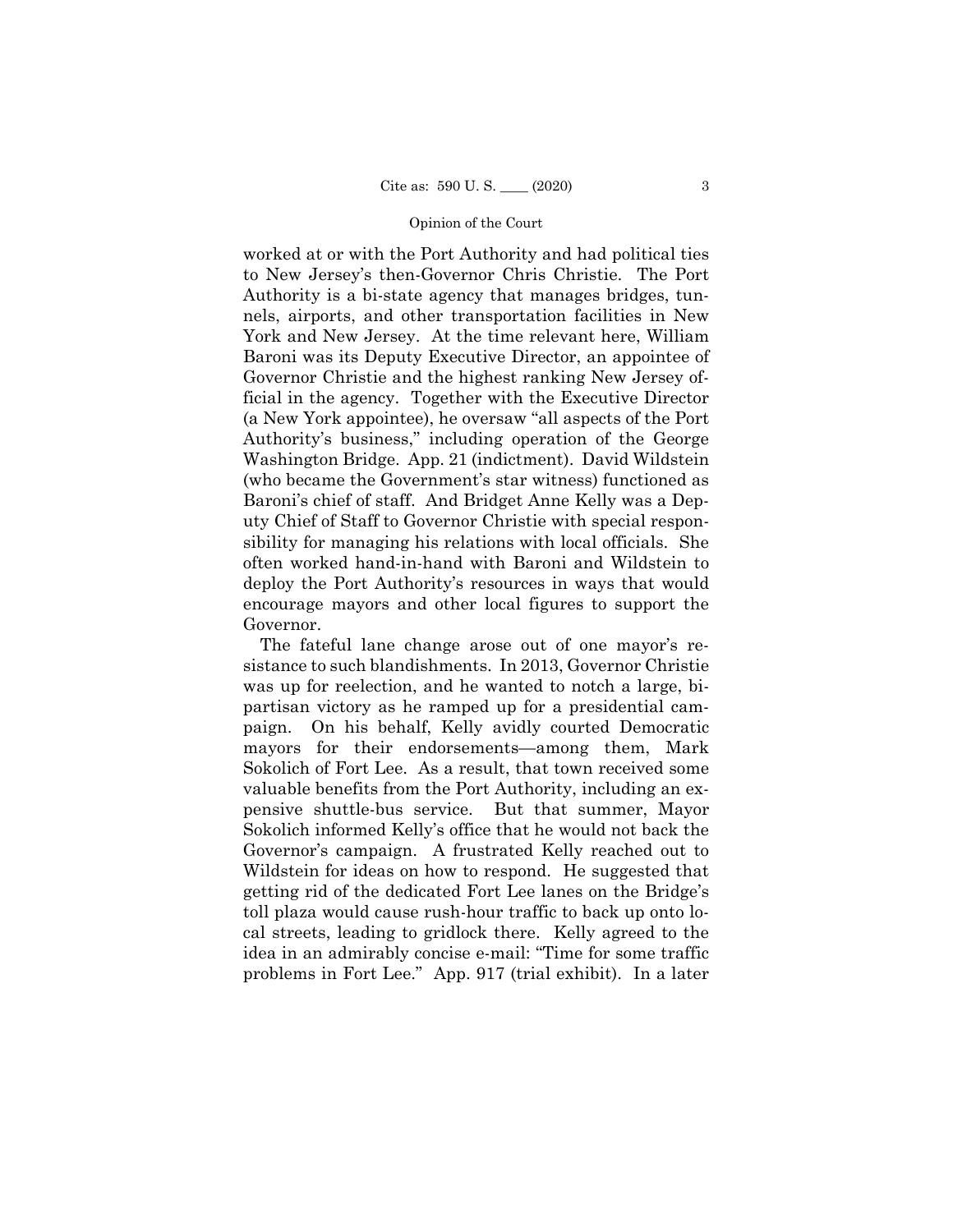Sokolich and "send him a message." *Id.*, at 254 (Wildstein phone conversation, Kelly confirmed to Wildstein that she wanted to "creat[e] a traffic jam that would punish" Mayor testimony). And after Wildstein relayed those communications, Baroni gave the needed sign-off.

To complete the scheme, Wildstein then devised "a cover story"—that the lane change was part of a traffic study, intended to assess whether to retain the dedicated Fort Lee lanes in the future. *Id.,* at 264. Wildstein, Baroni, and Kelly all agreed to use that "public policy" justification when speaking with the media, local officials, and the Port Authority's own employees. *Id.,* at 265. And to give their story credibility, Wildstein in fact told the Port Authority's engineers to collect "some numbers on how[] far back the traffic was delayed." *Id.,* at 305. That inquiry bore little resemblance to the Port Authority's usual traffic studies. According to one engineer's trial testimony, the Port Authority never closes lanes to study traffic patterns, because "computer-generated model[ing]" can itself predict the effect of such actions. *Id.*, at 484 (testimony of Umang Patel); see *id.,* at 473–474 (similar testimony of Victor Chung). And the information that the Port Authority's engineers collected on this singular occasion was mostly "not useful" and "discarded." *Id.*, at 484–485 (Patel testimony). Nor did Wildstein or Baroni show any interest in the data. They never asked to review what the engineers had found; indeed, they learned of the results only weeks later, after a journalist filed a public-records request. So although the engineers spent valuable time assessing the lane change, their work was to no practical effect.

 cost—for extra toll collectors—in pursuit of their object. Baroni, Wildstein, and Kelly also agreed to incur another Wildstein's initial thought was to eliminate all three dedicated lanes by not laying down any traffic cones, thus turning the whole toll plaza into a free-for-all. But the Port Authority's chief engineer told him that without the cones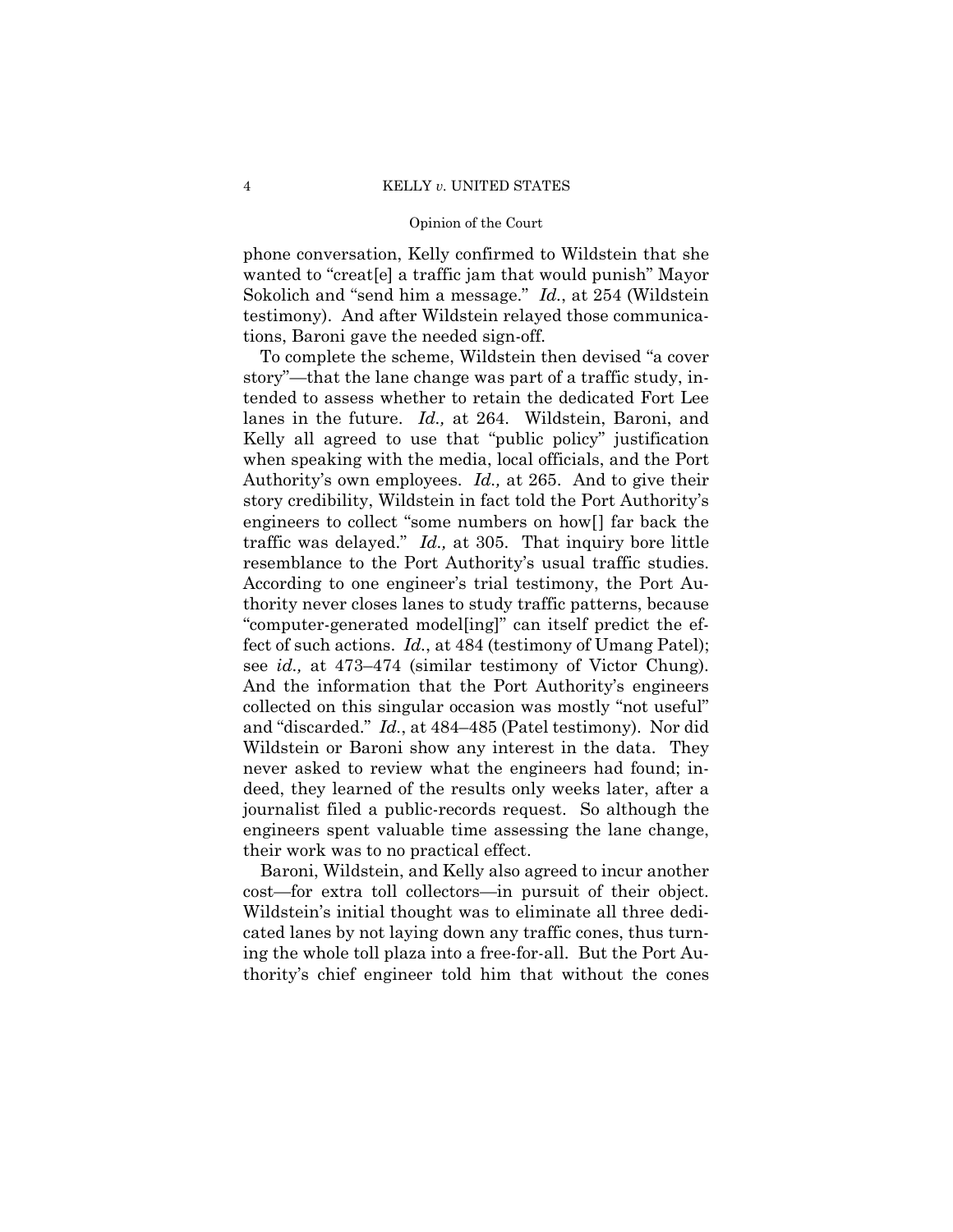"there would be a substantial risk of sideswipe crashes" involving cars coming into the area from different directions. *Id.*, at 284 (Wildstein testimony). So Wildstein went back to Baroni and Kelly and got their approval to keep one lane reserved for Fort Lee traffic. That solution, though, raised another complication. Ordinarily, if a toll collector on a Fort Lee lane has to take a break, he closes his booth, and drivers use one of the other two lanes. Under the one-lane plan, of course, that would be impossible. So the Bridge manager told Wildstein that to make the scheme work, "an extra toll collector" would always have to be "on call" to relieve the regular collector when he went on break. *Id.,* at 303. Once again, Wildstein took the news to Baroni and Kelly. Baroni thought it was "funny," remarking that "only at the Port Authority would [you] have to pay a toll collector to just sit there and wait." *Ibid.* Still, he and Kelly gave the okay.

 dio silence." *Id.,* at 270. A text from the Mayor to Baroni The plan was now ready, and on September 9 it went into effect. Without advance notice and on the (traffic-heavy) first day of school, Port Authority employees placed traffic cones two lanes further to the right than usual, restricting cars from Fort Lee to a single lane. Almost immediately, the town's streets came to a standstill. According to the Fort Lee Chief of Police, the traffic rivaled that of 9/11, when the George Washington Bridge had shut down. School buses stood in place for hours. An ambulance struggled to reach the victim of a heart attack; police had trouble responding to a report of a missing child. Mayor Sokolich tried to reach Baroni, leaving a message that the call was about an "urgent matter of public safety." *Id.,* at 323. Yet Baroni failed to return that call or any other: He had agreed with Wildstein and Kelly that they should all maintain "raabout the locked-in school buses—also unanswered—went around the horn to Wildstein and Kelly. The last replied: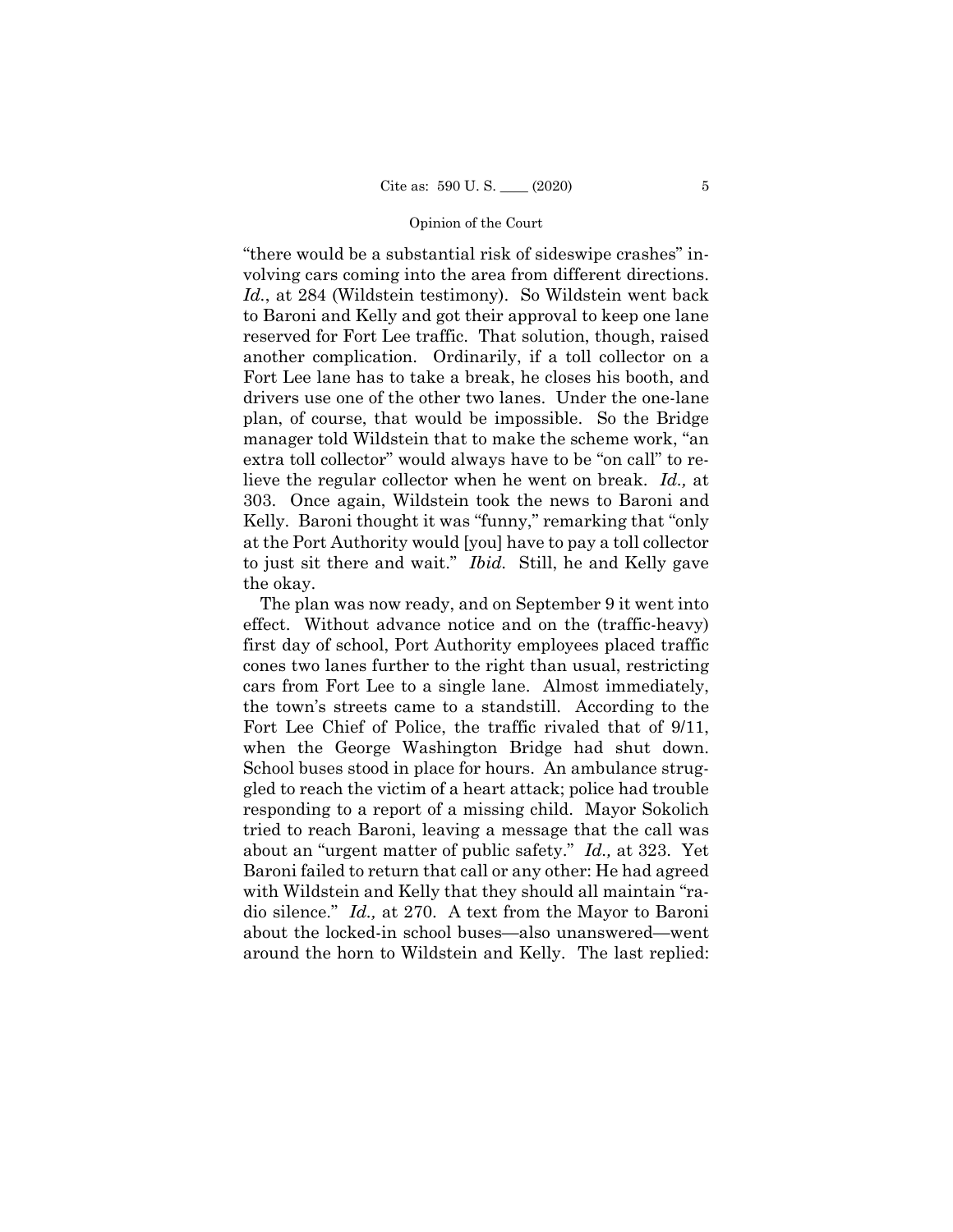"Is it wrong that I am smiling?" *Id.*, at 990 (Kelly text message). The three merrily kept the lane realignment in place for another three days. It ended only when the Port Authority's Executive Director found out what had happened and reversed what he called their "abusive decision." *Id.*, at 963 (e-mail of Patrick Foye).

The fallout from the scheme was swift and severe. Baroni, Kelly, and Wildstein all lost their jobs. More to the point here, they all ran afoul of federal prosecutors. Wildstein pleaded guilty to conspiracy charges and agreed to cooperate with the Government. Baroni and Kelly went to trial on charges of wire fraud, fraud on a federally funded program or entity (the Port Authority), and conspiracy to commit each of those crimes. The jury found both of them guilty on all counts. The Court of Appeals for the Third Circuit affirmed, rejecting Baroni's and Kelly's claim that the evidence was insufficient to support their convictions. See *United States* v. *Baroni*, 909 F. 3d 550, 560–579 (2018). We granted certiorari. 588 U. S. \_\_\_ (2019).

# II

The Government in this case needed to prove *property* fraud. The federal wire fraud statute makes it a crime to effect (with use of the wires) "any scheme or artifice to defraud, or for obtaining money or property by means of false or fraudulent pretenses, representations, or promises." 18 U. S. C. §1343. Construing that disjunctive language as a unitary whole, this Court has held that "the money-orproperty requirement of the latter phrase" also limits the former. *McNally* v. *United States*, 483 U. S. 350, 358 (1987). The wire fraud statute thus prohibits only deceptive "schemes to deprive [the victim of] money or property." *Id.,*  at 356. Similarly, the federal-program fraud statute bars "obtain[ing] by fraud" the "property" (including money) of a federally funded program or entity like the Port Authority.  $§666(a)(1)(A)$ . So under either provision, the Government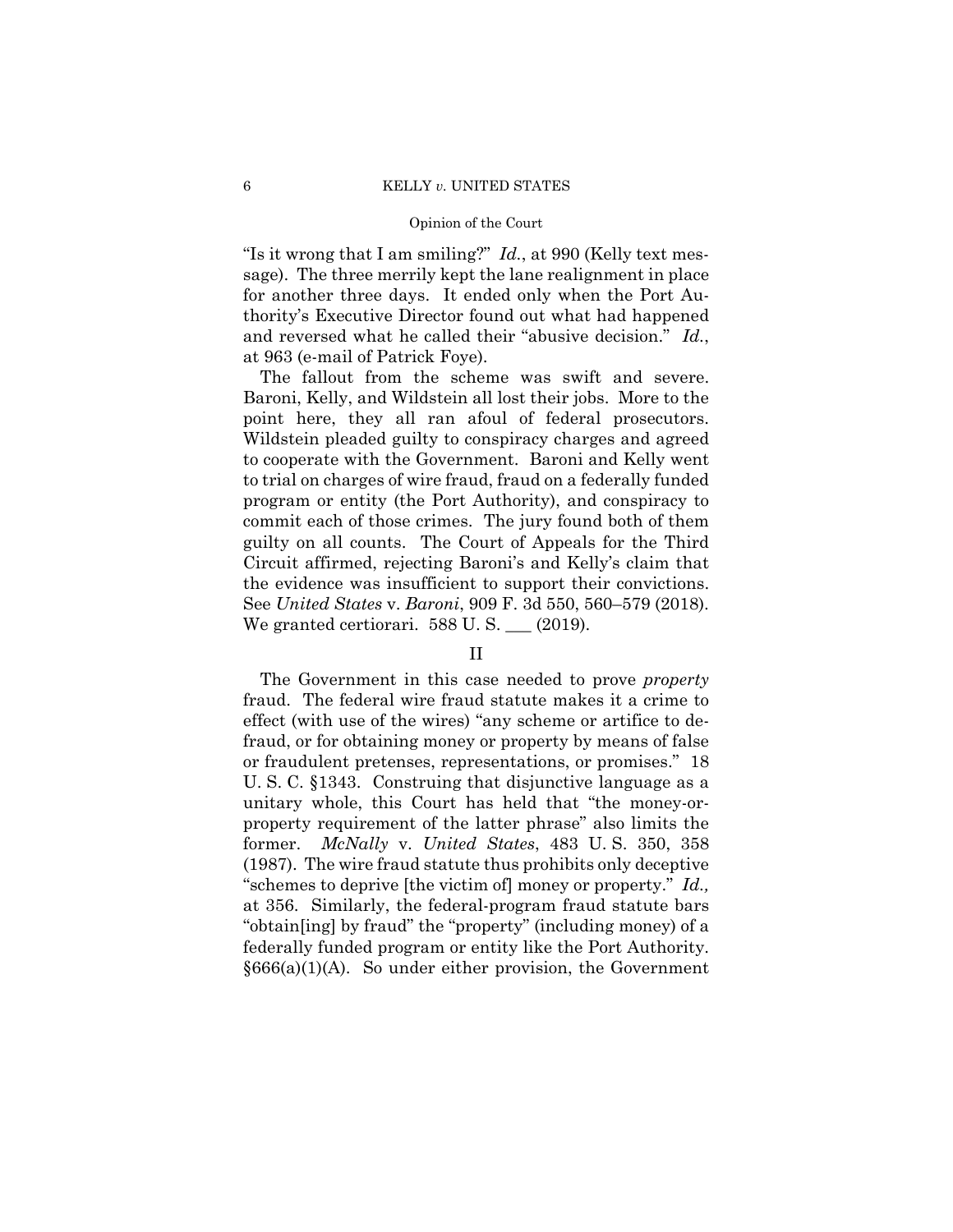had to show not only that Baroni and Kelly engaged in deception, but that an "object of the[ir] fraud [was] 'property.'" *Cleveland* v. *United States*, 531 U. S. 12, 26 (2000).<sup>1</sup>

That requirement, this Court has made clear, prevents these statutes from criminalizing all acts of dishonesty by state and local officials. Some decades ago, courts of appeals often construed the federal fraud laws to "proscribe[] schemes to defraud citizens of their intangible rights to honest and impartial government." *McNally*, 483 U. S., at 355. This Court declined to go along. The fraud statutes, we held in *McNally*, were "limited in scope to the protection of property rights." *Id.,* at 360. They did not authorize federal prosecutors to "set[] standards of disclosure and good government for local and state officials." *Ibid.* Congress responded to that decision by enacting a law barring fraudulent schemes "to deprive another of the intangible right of honest services"—regardless of whether the scheme sought to divest the victim of any property. §1346. But the vagueness of that language led this Court to adopt "a limiting construction," confining the statute to schemes involving bribes or kickbacks. *Skilling* v. *United States*, 561 U. S. 358, 405, 410 (2010). We specifically rejected a proposal to construe the statute as encompassing "undisclosed selfdealing by a public official," even when he hid financial interests. *Id.,* at 409. The upshot is that federal fraud law leaves much public corruption to the States (or their electorates) to rectify. Cf. N. J. Stat. Ann. §2C:30–2 (West 2016) (prohibiting the unauthorized exercise of official functions). Save for bribes or kickbacks (not at issue here), a state or local official's fraudulent schemes violate that law only when, again, they are "for obtaining money or property." 18 U. S. C. §1343; see §666(a)(1)(A) (similar).

 If there was property fraud here, there was also conspiracy to commit it.  $1$ The conspiracy verdicts raise no separate issue. None of the parties doubts that those convictions stand or fall with the substantive offenses. But if not, not.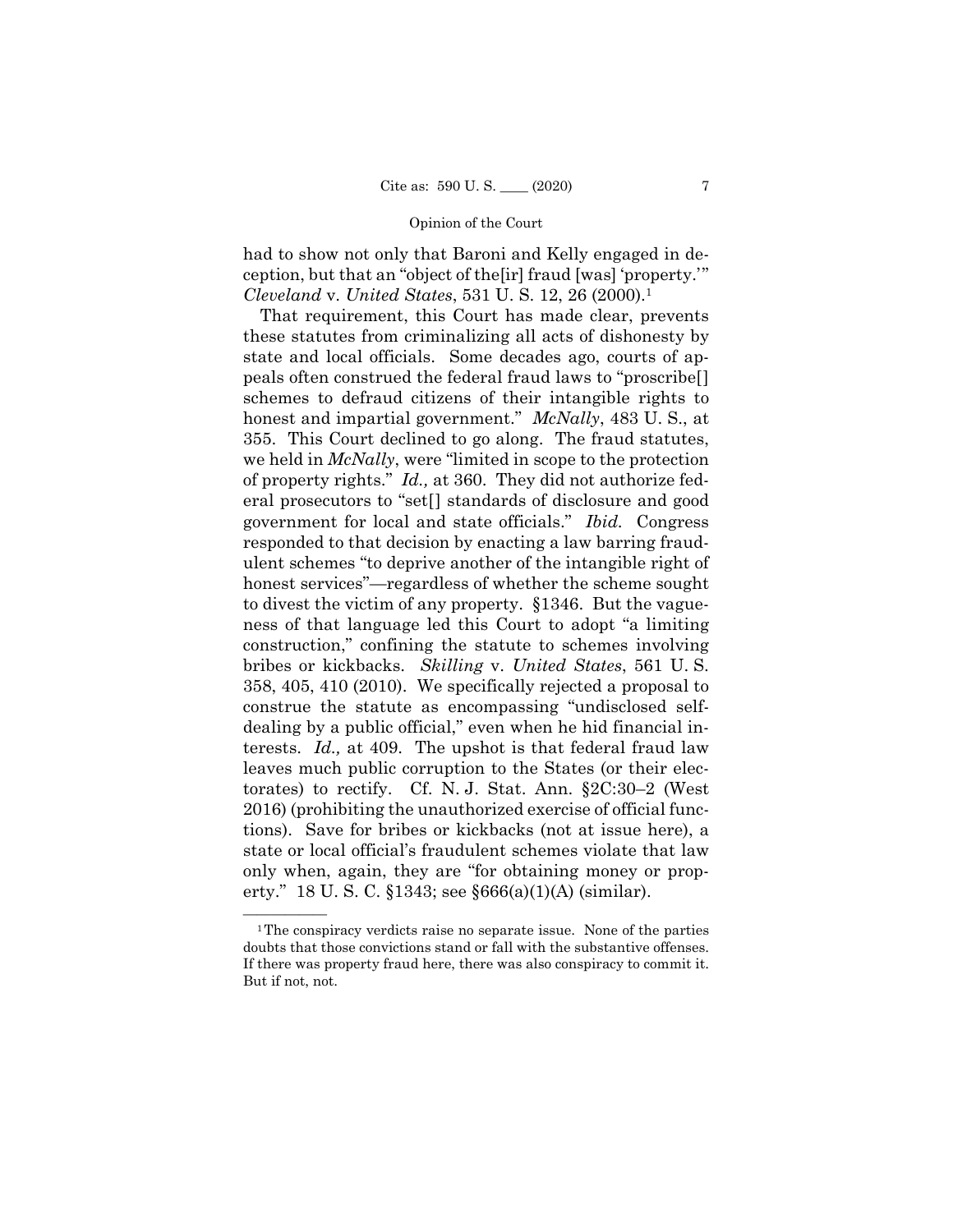#### 8 KELLY *v.* UNITED STATES

#### Opinion of the Court

 Port Authority's money or property. *Id.,* at 44. The scheme The Government acknowledges this much, but thinks Baroni's and Kelly's convictions remain valid. According to the Government's theory of the case, Baroni and Kelly "used a lie about a fictional traffic study" to achieve their goal of reallocating the Bridge's toll lanes. Brief for United States 43. The Government accepts that the lie itself—*i.e.,* that the lane change was part of a traffic study, rather than political payback—could not get the prosecution all the way home. See *id.*, at 43–44. As the Government recognizes, the deceit must also have had the "object" of obtaining the met that requirement, the Government argues, in two ways. First, the Government claims that Baroni and Kelly sought to "commandeer[]" part of the Bridge itself—to "take control" of its "physical lanes." Tr. of Oral Arg. 58–59. Second, the Government asserts that the two defendants aimed to deprive the Port Authority of the costs of compensating the traffic engineers and back-up toll collectors who performed work relating to the lane realignment. On either theory, the Government insists, Baroni's and Kelly's scheme targeted "a 'species of valuable right [or] interest' that constitutes 'property' under the fraud statutes." Brief for United States 22 (quoting *Pasquantino* v. *United States*, 544 U. S. 349, 356 (2005)).

We cannot agree. As we explain below, the Government could not have proved—on either of its theories, though for different reasons—that Baroni's and Kelly's scheme was "directed at the [Port Authority's] property." Brief for United States 44. Baroni and Kelly indeed "plotted to reduce [Fort Lee's] lanes." *Id.,* at 34. But that realignment was a quintessential exercise of regulatory power. And this Court has already held that a scheme to alter such a regulatory choice is not one to appropriate the government's property. See *Cleveland*, 531 U. S., at 23. By contrast, a scheme to usurp a public employee's paid time is one to take the government's property. But Baroni's and Kelly's plan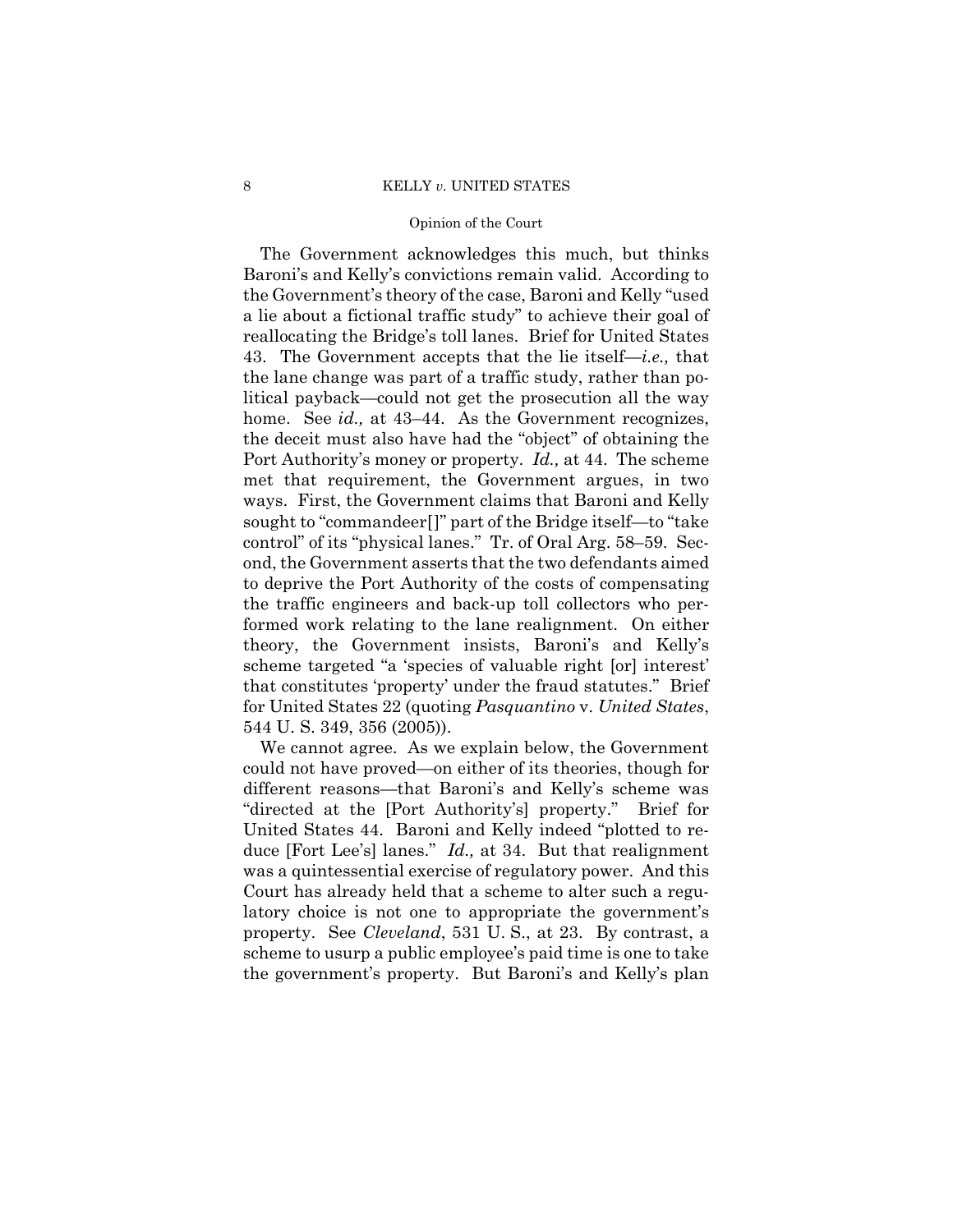never had that as an object. The use of Port Authority employees was incidental to—the mere cost of implementing the sought-after regulation of the Bridge's toll lanes.

Start with this Court's decision in *Cleveland*, which reversed another set of federal fraud convictions based on the distinction between property and regulatory power. The defendant there had engaged in a deceptive scheme to influence, to his own benefit, Louisiana's issuance of gaming licenses. The Government argued that his fraud aimed to deprive the State of property by altering its licensing decisions. This Court rejected the claim. The State's "intangible rights of allocation, exclusion, and control"—its prerogatives over who should get a benefit and who should not do "not create a property interest." *Ibid.* Rather, the Court stated, those rights "amount to no more and no less than" the State's "sovereign power to regulate." *Ibid.*; see *id.,* at 20 ("[T]he State's core concern" in allocating gaming licenses "is *regulatory*"). Or said another way: The defendant's fraud "implicate[d] the Government's role as sovereign" wielding "traditional police powers"—not its role "as property holder." *Id.,* at 23–24. And so his conduct, however deceitful, was not property fraud.

The same is true of the lane realignment. Through that action, Baroni and Kelly changed the traffic flow onto the George Washington Bridge's tollbooth plaza. Contrary to the Government's view, the two defendants did not "commandeer" the Bridge's access lanes (supposing that word bears its normal meaning). They (of course) did not walk away with the lanes; nor did they take the lanes from the Government by converting them to a non-public use. Rather, Baroni and Kelly regulated use of the lanes, as officials responsible for roadways so often do—allocating lanes as between different groups of drivers. To borrow *Cleveland*'s words, Baroni and Kelly exercised the regulatory rights of "allocation, exclusion, and control"—deciding that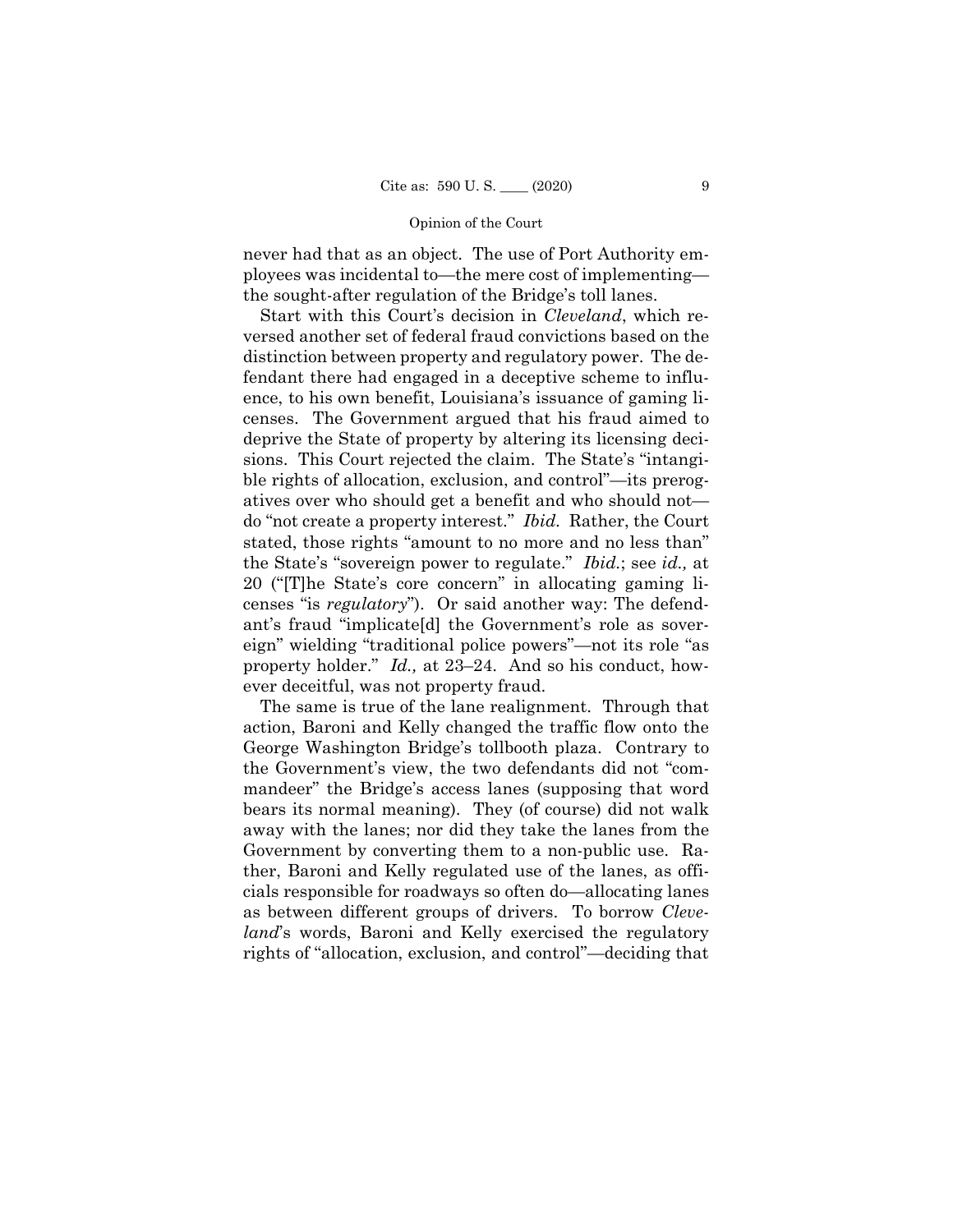drivers from Fort Lee should get two fewer lanes while drivers from nearby highways should get two more. They did so, according to all the Government's evidence, for bad reasons; and they did so by resorting to lies. But still, *what*  they did was alter a regulatory decision about the toll plaza's use—in effect, about which drivers had a "license" to use which lanes. And under *Cleveland*, that run-of-themine exercise of regulatory power cannot count as the taking of property.

A government's right to its employees' time and labor, by contrast, can undergird a property fraud prosecution. Suppose that a mayor uses deception to get "on-the-clock city workers" to renovate his daughter's new home. *United States* v. *Pabey*, 664 F. 3d 1084, 1089 (CA7 2011). Or imagine that a city parks commissioner induces his employees into doing gardening work for political contributors. See *United States* v. *Delano*, 55 F. 3d 720, 723 (CA2 1995). As both defendants agree, the cost of those employees' services would qualify as an economic loss to a city, sufficient to meet the federal fraud statutes' property requirement. See Brief for Respondent Baroni 27; Tr. of Oral Arg. 16. No less than if the official took cash out of the city's bank account would he have deprived the city of a "valuable entitlement." *Pasquantino*, 544 U. S., at 357.

But that property must play more than some bit part in a scheme: It must be an "object of the fraud." *Id.*, at 355; see Brief for United States 44; *supra,* at 6–7. Or put differently, a property fraud conviction cannot stand when the loss to the victim is only an incidental byproduct of the scheme.2 In the home-and-garden examples cited above,

<sup>&</sup>lt;sup>2</sup>Without that rule, as Judge Easterbrook has elaborated, even a practical joke could be a federal felony. See *United States* v. *Walters*, 997 F. 2d 1219, 1224 (CA7 1993). His example goes: "A [e-mails] B an invitation to a surprise party for their mutual friend C. B drives his car to the place named in the invitation," thus expending the cost of gasoline. *Ibid.* "But there is no party; the address is a vacant lot; B is the butt of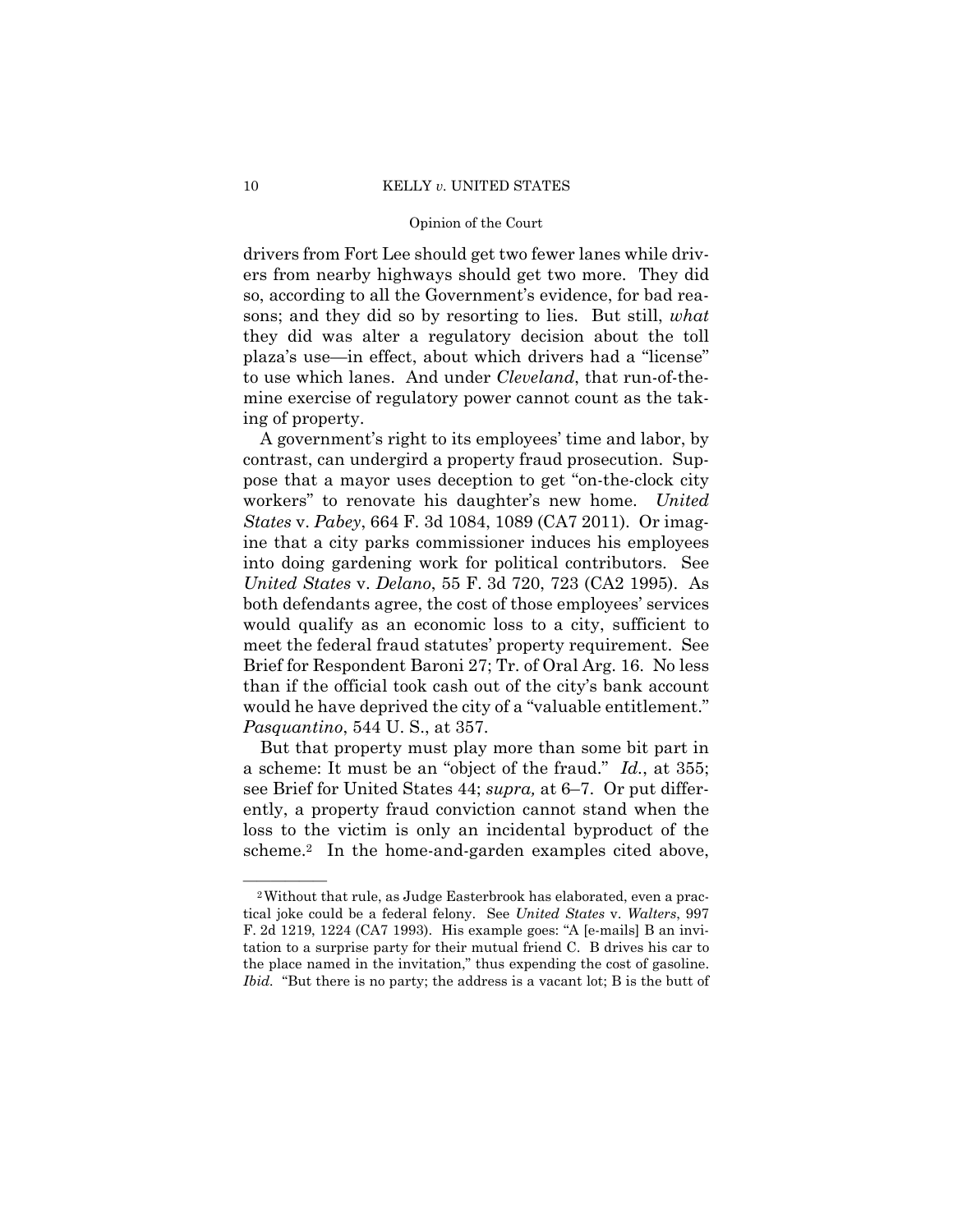that constraint raised no problem: The entire point of the fraudsters' plans was to obtain the employees' services. But now consider the difficulty if the prosecution in *Cleveland*  had raised a similar employee-labor argument. As the Government noted at oral argument here, the fraud on Louisiana's licensing system doubtless imposed costs calculable in employee time: If nothing else, some state worker had to process each of the fraudster's falsified applications. But still, the Government acknowledged, those costs were "[i]ncidental." Tr. of Oral Arg. 63. The object of the scheme was never to get the employees' labor: It was to get gaming licenses. So the labor costs could not sustain the conviction for property fraud. See *id.,* at 62–63.

 tory object. Neither defendant sought to obtain the services of Fort Lee's lanes to reduce the risk of traffic accidents. This case is no different. The time and labor of Port Authority employees were just the implementation costs of the defendants' scheme to reallocate the Bridge's access lanes. Or said another way, the labor costs were an incidental (even if foreseen) byproduct of Baroni's and Kelly's regulathat the employees provided. The back-up toll collectors whom Baroni joked would just "sit there and wait"—did nothing he or Kelly thought useful. App. 303; see *supra,* at 5. Indeed, those workers came onto the scene only because the Port Authority's chief engineer managed to restore one See *supra*, at 5. In the defendants' original plan, which scrapped all reserved lanes, there was no reason for extra toll collectors. And similarly, Baroni and Kelly did not hope to obtain the data that the traffic engineers spent their time collecting. By the Government's own account, the traffic study the defendants used for a cover story was a "sham," and they never asked to see its results. Brief for United

——————

a joke." *Ibid.* Wire fraud? No. And for the reason Judge Easterbrook gave: "[T]he victim's loss must be an objective of the [deceitful] scheme rather than a byproduct of it." *Id.,* at 1226.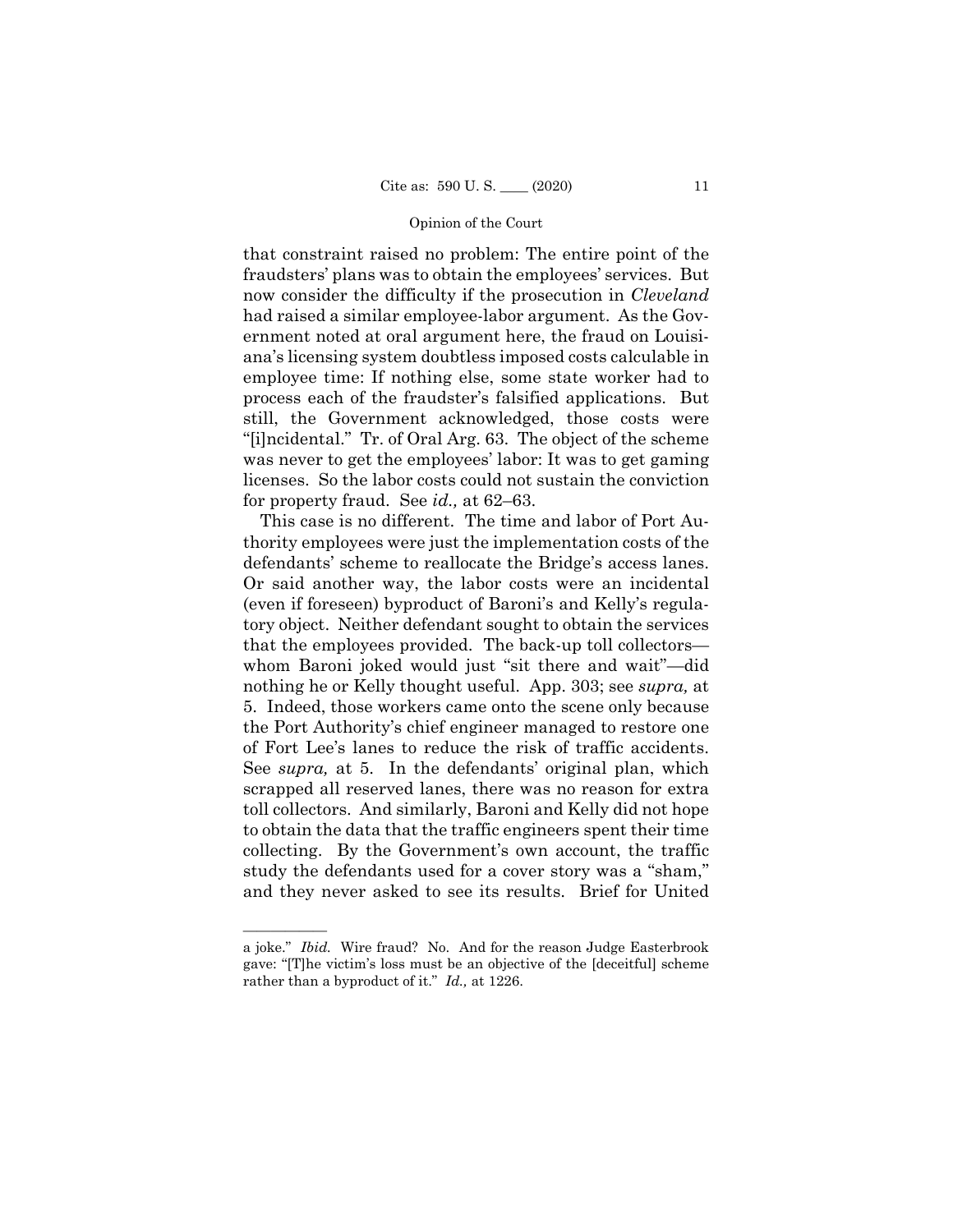to do with the [B]ridge." Tr. of Oral Arg. 60. Even if so, it States 4, 32; see *supra,* at 5. Maybe, as the Government contends, all of this work was "needed" to realize the final plan—"to accomplish what [Baroni and Kelly] were trying would make no difference. Every regulatory decision (think again of *Cleveland*, see *supra,* at 11) requires the use of some employee labor. But that does not mean every scheme to alter a regulation has that labor as its object. Baroni's and Kelly's plan aimed to impede access from Fort Lee to the George Washington Bridge. The cost of the employee hours spent on implementing that plan was its incidental byproduct.

To rule otherwise would undercut this Court's oftrepeated instruction: Federal prosecutors may not use property fraud statutes to "set[] standards of disclosure and good government for local and state officials." *McNally*, 483 U. S., at 360; see *supra,* at 7. Much of governance involves (as it did here) regulatory choice. If U. S. Attorneys could prosecute as property fraud every lie a state or local official tells in making such a decision, the result would be—as *Cleveland* recognized—"a sweeping expansion of federal criminal jurisdiction." 531 U. S., at 24. And if those prosecutors could end-run *Cleveland* just by pointing to the regulation's incidental costs, the same ballooning of federal power would follow. In effect, the Federal Government could use the criminal law to enforce (its view of ) integrity in broad swaths of state and local policymaking. The property fraud statutes do not countenance that outcome. They do not "proscribe[] schemes to defraud citizens of their intangible rights to honest and impartial government." *McNally*, 483 U. S., at 355; see *supra,* at 7. They bar only schemes for obtaining property.

# III

As Kelly's own lawyer acknowledged, this case involves an "abuse of power." Tr. of Oral Arg. 19. For no reason